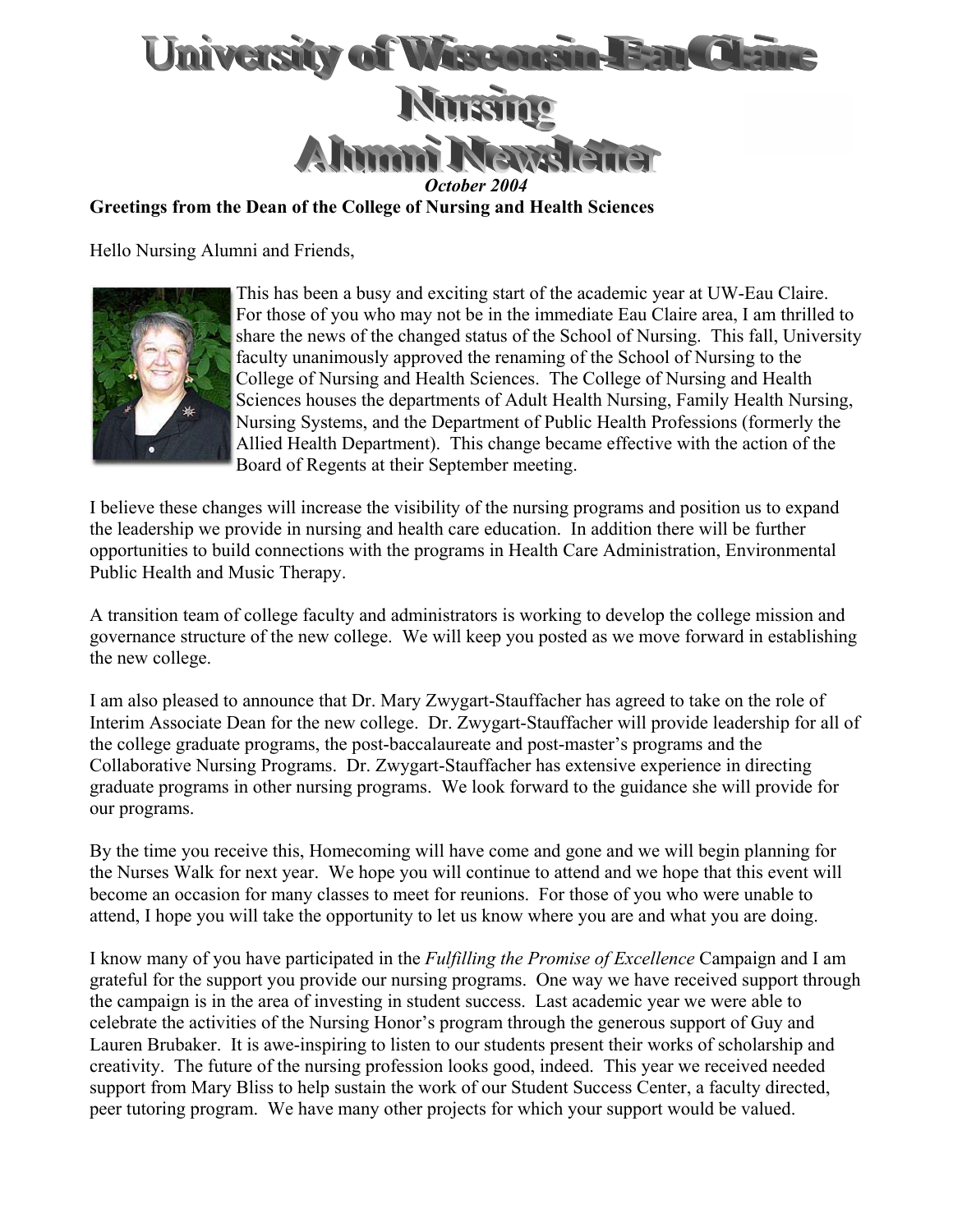Dean, College of Nursing and Health Sciences

#### **We're A College!!**

This August, UW-Eau Claire faculty unanimously voted to rename the School of Nursing the College of Nursing and Health Sciences. In addition to the three nursing departments, the College includes the Department of Public Health Professions which encompasses environmental public health, health care administration, and music therapy. In concert with these changes, Dr. Elaine Wendt, our former Associate Dean and Educational Administrator, was named Dean of the College of Nursing and Health Sciences. Dr. Mary Zwygart-Stauffacher was named the Interim Associate Dean. In honor of the restructuring, a get-together was held on the "East Lawn" of the Nursing Building. Pictured below, left to right, are Andrew Phillips, Interim Associate Vice Chancellor for Academic Affairs; Robert Bolles, Academic Affairs Budget Officer; Steven Tallant, Interim Provost and Vice Chancellor; Elaine Wendt, Dean of the College of Nursing and Health Sciences; and Donald Mash, Chancellor.





Dr. Mary Zwygart-Stauffacher with the flowers she received in honor of her appointment as the Interim Associate Dean of the College of Nursing & Health Sciences.

#### **2004 Nursing Alumni Homecoming Walk a "Brisk" Success**

Once again, we faced a frosty morning for the 2004 Walk, which was held on Saturday October  $2<sup>nd</sup>$ . Well over 50 people joined in the breakfast and walk across campus. Attendees with significant graduation anniversaries were honored, including Patricia Garber (Class of 1969, 35<sup>th</sup> anniversary), Jan Black (Class of 1974,  $30<sup>th</sup>$  anniversary), and Kathy Dahl (Class of 1979,  $25<sup>th</sup>$  anniversary). Dr. Nancy Fugate Woods, our self-described "oldest" alumna, having graduated in 1968, was inducted into the UW-Eau Claire Alumni Hall of Honor. Dr. Rita Kisting Sparks was our newest alumna, having been named an Honorary Alumnus by the University in August.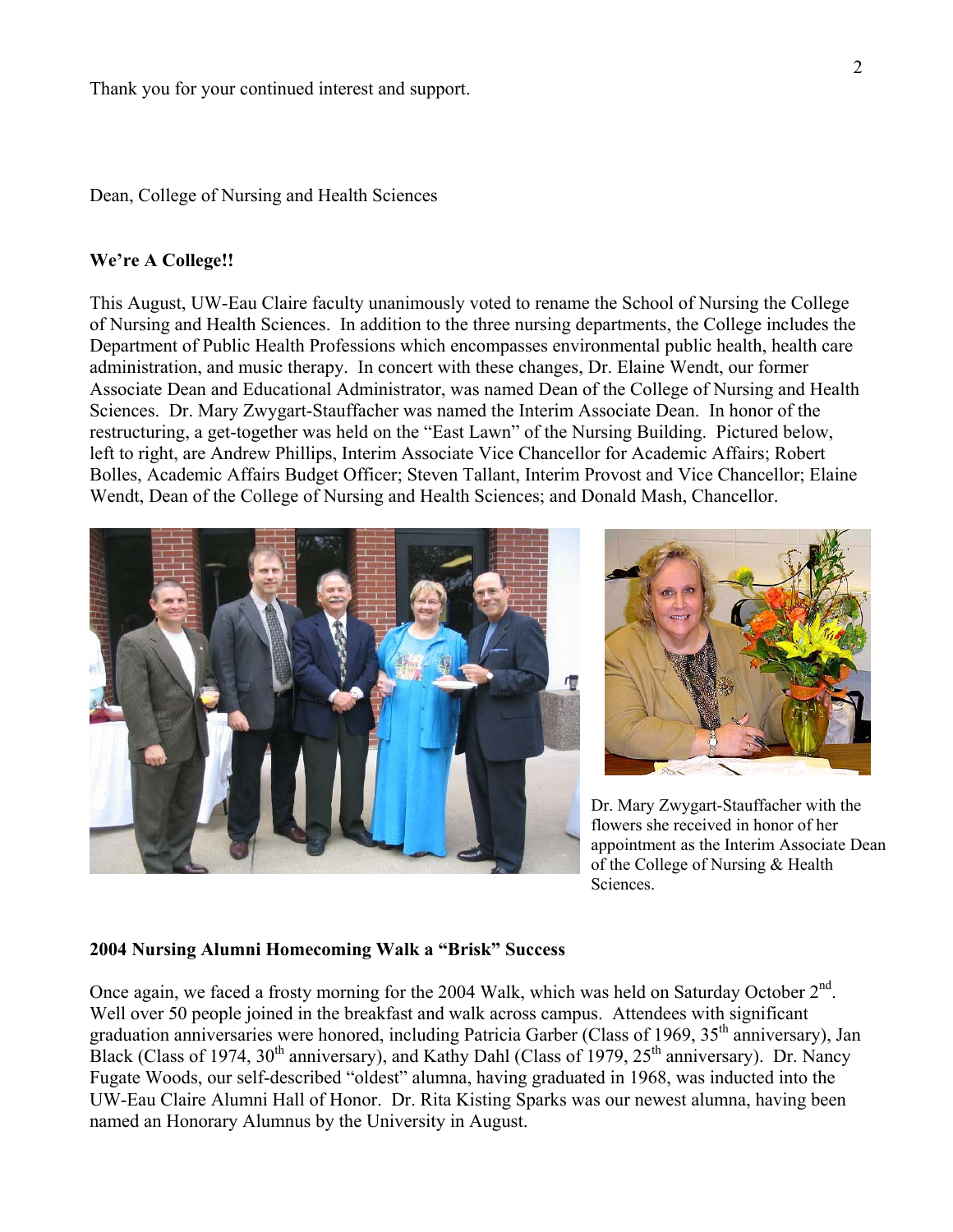

Thanks and appreciation are extended to the many agencies and individuals who donated door prizes, including Luther Hospital, Sacred Heart Hospital, St. Joseph's Hospital in Chippewa Falls, St. Joseph's Hospital in Marshfield, Lee's Uniform Center, Dean Elaine Wendt, Interim Provost Steven Tallant, the Continuing Education Office, Barnes & Noble Bookstore, University Dining Services, and the Alumni Association Office. The assistance of the many individuals and students who helped with organizing and setting up the walk was once again greatly appreciated.



**High-lights from the 2003 Nursing Alumni Homecoming Walk** 



The weather may have been a little chilly last October (note the mittens and hands in pockets in the photos), but that didn't quell the enthusiasm of the many alumni, family members, emeriti and current faculty members, and students who came for the 3<sup>rd</sup> Annual Nursing Alumni Homecoming Walk. More than 75 people participated in the 2003 walk and another 53 alumni were unable to attend but ordered T-shirts. Faye Deich (class of 1979), the assistant administrator and chief nursing officer at Sacred Heart Hospital, was the 2003 UW-Eau Claire Nursing Alumni Hall of Honor Inductee. As the 2003 inductee, she was asked to lead the walk. We also were honored b ythe presence of Jane and James Moore and Guy and Lauren Brubaker. Jane (Webert) Moore, a 1973 School of Nursing graduate, and her husband, James, made a \$40,000 gift to support the renovation and technological update of the Nursing simulation laboratory. The Brubakers created the Guy and Lauren Brubaker Scholarship for students in Nursing in financial need and also sponsored a luncheon for undergraduate nursing students in the

Nursing Honors Program.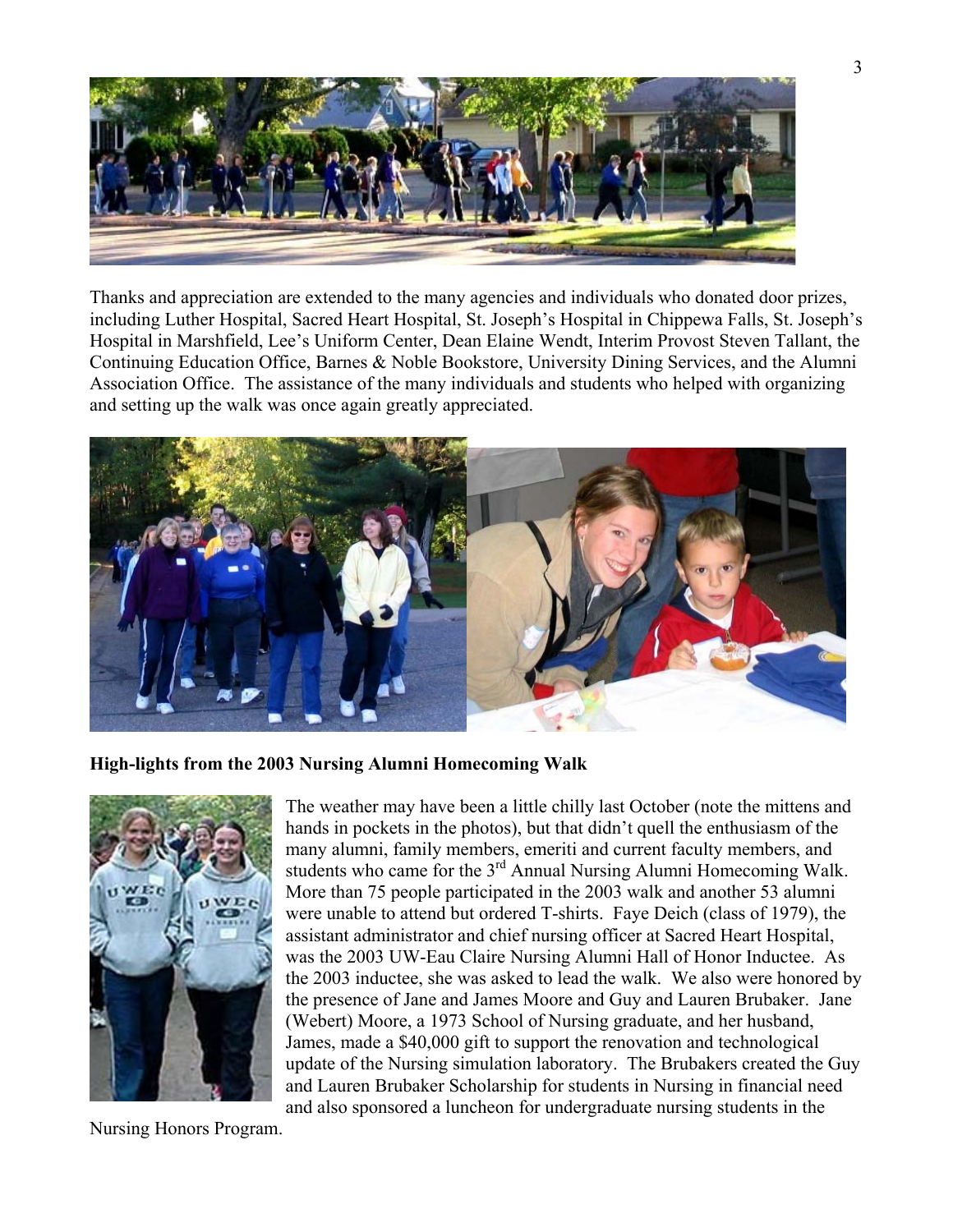Special thanks go to the many agencies and individuals who donated door prizes, including Luther Hospital, Sacred Heart Hospital, St. Joseph's Hospital in Chippewa Falls, Lee's Uniform Center, Brenda McClellan-Tilson, Dr. Elaine Wendt and the School of Nursing, Dean Mark Clark from the College of Professional Studies, Chancellor Donald Mash, Provost Dean Satz, the Continuing Education Office, and the Alumni Association Office. The assistance of the many individuals and students who helped with organizing and setting up the walk was also greatly appreciated.

You may remember that in preparation for the 2003 walk, Sister Joel Jacobi was given the special assignment of praying for better weather (because it rained during the 2002 walk). Sister Joel's prayers worked and we did not have rain; however, she was asked to pray for no rain and a temperature of 65 degrees for the 2004 walk.





# **Honorary Alumnus Dr. Rita Kisting Sparks**



We extend our congratulations to Dr. Rita Kisting Sparks, PhD, RN, who received the Honorary Alumnus Award on August 7, 2004. This award is presented to a nonalumnus who has demonstrated great love of and service to UW-Eau Claire. Those of us who have had the privilege of working with Dr. Sparks would certainly agree that she is more than deserving of being an Honorary Alumnus.

35 years of service to the School of Nursing and University. She has been quite busy Dr. Sparks, Professor Emerita of Nursing Systems, formally "retired" in 2002 after

in her so-called retirement as she continues to help with many professional nursing activities, including work with the Wisconsin Nurses Association and the local chapter of Sigma Theta Tau.

During her nursing career, Dr. Sparks served in a variety of professional roles. In addition to teaching classes in medical surgical nursing, nursing research, and transitions to advanced practice nursing, she served as department chair, coordinator and assistant dean for nursing outreach, and interim associate dean and educational administrator of the School of Nursing. Her research areas included problem solving, coping, chronic illness, and mentoring/preceptoring. While at UW-Eau Claire, she wrote and received well over \$200,000 in funding for various nursing research projects and programs.

Dr. Sparks earned her bachelor's degree from UW-Madison, her master's degree from the University of Colorado, and her doctorate from the University of Minnesota. Prior to her teaching career she was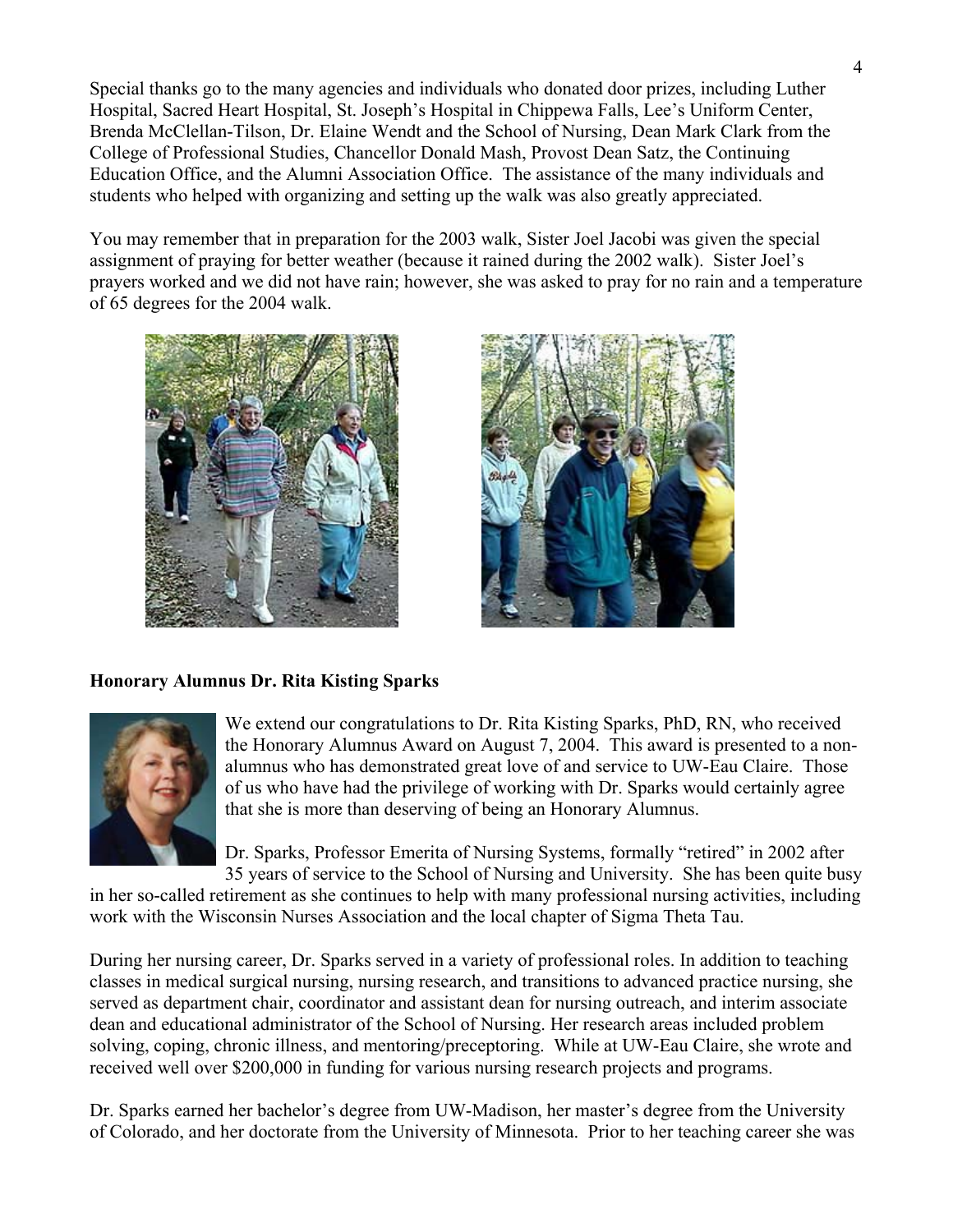a staff nurse at hospitals in Madison and California and a head nurse at a Madison hospital. She also worked as a temporary staff nurse in Minneapolis, Madison, and Eau Claire hospitals during her teaching career to maintain her clinical expertise. She has held numerous offices and served on committees in professional nursing organizations at the local, state, and national level and has been involved as a volunteer for projects throughout the Chippewa Valley.

Dr. Sparks received the 2002 Wisconsin Nurses Association Nursing Education Award and the 1997 Award for Outstanding Service to the Wisconsin Nurses Assocation. At the time of her retirement, she established the Rita Kisting Sparks Service Award for nursing faculty through the UW-Eau Claire Foundation.

# **Alumni Hall of Honor Recipient Dr. Nancy Fugate Woods**



Congratulations are in order for Dr. Nancy Fugate Woods, PhD, RN, FAAN, a 2004 inductee into the Alumni Hall of Honor. The UW-Eau Claire Alumni Association University's colleges into the Alumni Hall of Honor during each Homecoming. Dr. particularly remember Dr. Fugate Woods as a member of the first graduating class and UW-Eau Claire Foundation induct outstanding alumni from each of the Fugate Woods is Dean of the School of Nursing and Professor of Family and Child Nursing at the University of Washington in Seattle. Many alumni and faculty in 1968 and the designer of the UW-Eau Claire School of Nursing cap. She also was a 1981 recipient of the Alumni Distinguished Achievement Award.

For more than twenty years, Dr. Fugate Woods has focused her teaching efforts and research on women's health. Recent research projects have involved studying the transition to menopause and associated symptoms as well as a web-based decision aid for those considering hormone replacement Academy of Sciences and is a member of the National Advisory Council on Nursing Research for the therapy. Dr. Fugate Woods has served as president of the American Academy of Nursing and of the Society for Menstrual Cycle Research. She was elected to the Institute of Medicine, National National Institute of Nursing Research.

# **Wisconsin Idea Fellow Ms. Karen Maddox**



Congratulations also are due to Karen Maddox, RN, MSN, MPH, PNP, Department. Ms. Maddox was named a Wisconsin Idea Fellow for 2004public service contributions in the state, region, and community. The services economic development of Wisconsin. This is a wonderful recognition of Ms. Interim Chair and Associate Professor of the Family Health Nursing 2005. This award recognizes UW-System faculty for their extraordinary for which these persons are recognized support the health, education, and Maddox and her many activities in the Chippewa Valley, region, and state. A mere sampling of these activities includes having served on the Healthy

Communities 2000 Committee in Eau Claire County, her involvement with Chippewa County Healthy People 2010 and District 10 of the Wisconsin Nurses Association, and her integral role in the National Youth Sports Program, held at UW-Eau Claire each year.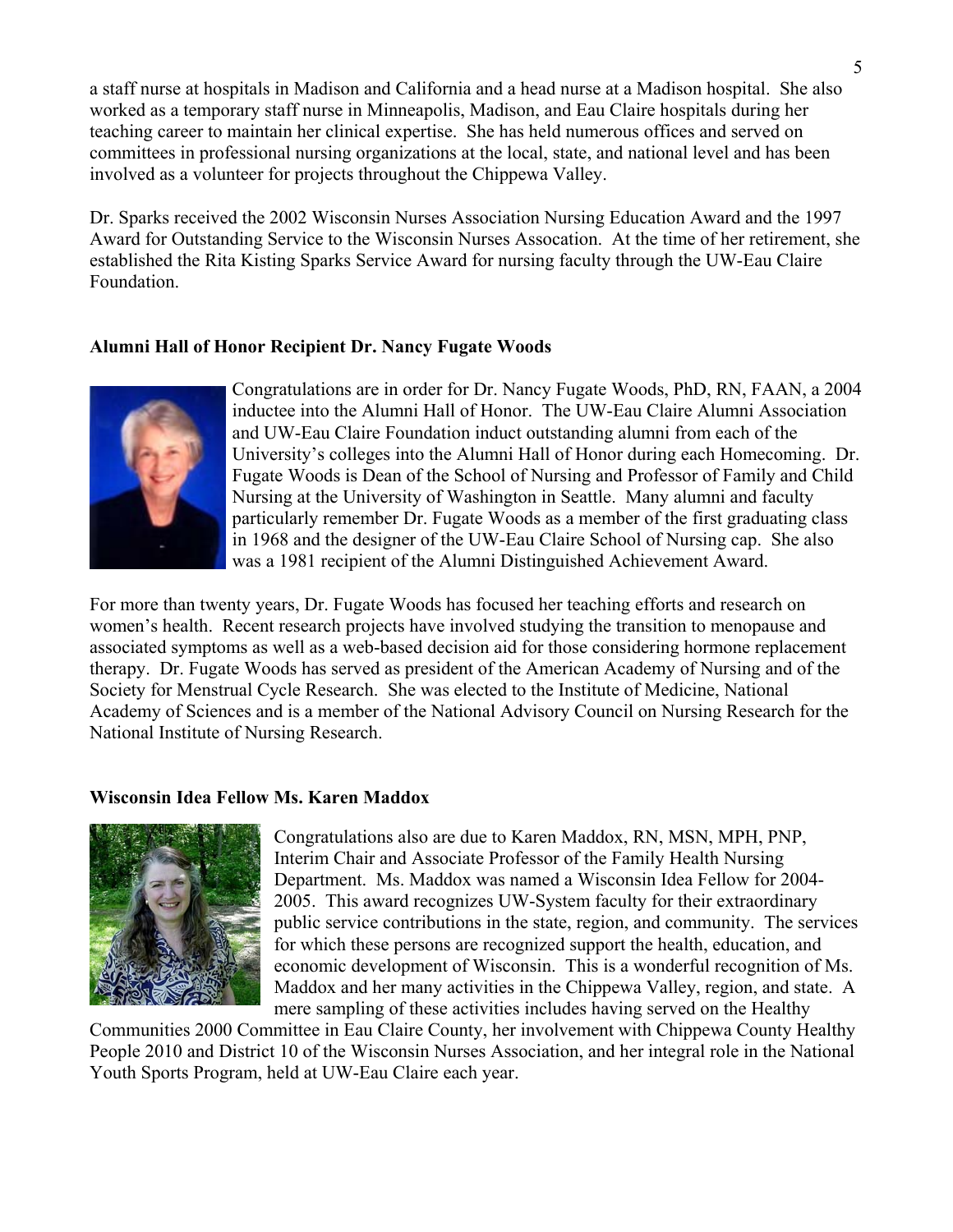#### **Double the Excellence**



We are quite privileged in the College of Nursing and Health Sciences to have two members recognized with 2004 University Excellence awards for their outstanding work. Ms. Patricia Burbach (far left), a program assistant who has worked diligently at the Marshfield Site for 14 years, received the Classified Staff Excellence in Performance Award. Dr. Susan Moch, Professor in the Family Health Nursing Department, received

the Excellence in Service Award. Dr. Moch joined the faculty at UW-Eau Claire in 1988 and has done extensive work with the Hmong population in the community. We extend our congratulations to both Ms. Burbach and Dr. Moch.

# **Student and Faculty Scholarships and Awards**

The Nursing Awards Banquet is held each Spring to award scholarships and honor student and faculty achievements. These scholarships and awards are made possible through the generosity of many donors. New student scholarships for 2004 included the Marguerite Coffman Memorial, which was established in memory of Dr. Coffman, the first Dean of the School of Nursing; the Marjorie S. Bottoms Nursing Scholarship, which was established in honor of Dr. Bottoms, former Associate Dean and Educational Administrator of the School of Nursing; and the John Thurston Nursing Scholarship, which was established in honor of Dr. John Thurston, an emeritus psychology professor, who taught many of our nursing students. At the May 6, 2004 awards banquet, scholarships were awarded to 31 undergraduate, 2 Collaborative Nursing Program, and 6 graduate nursing students. Faculty recognized were Dr. Michaelene Mirr Jansen with the Rita Kisting Sparks Service Award; Dr. Joan Stehle Werner with the Patricia M. Ostome Award for Excellence in Clinical Instruction; Dr. Mary Zwygart-Stauffacher with the Suzanne Van Ort Award for Faculty Creativity and Scholarliness; and Cathy Cooper with the Ihle Family Award for Caring. Jeanne Weggel, an alumna, also received the Ihle Family Award for Caring.

The UW-Eau Claire Alumni Association also gives outstanding student awards to undergraduate and graduate students from each of the colleges. Melissa Irwin, a December 2003 graduate, was awarded the undergraduate Outstanding Student Award and DeAnn Thomas-Kvidera, a May 2004 graduate, was presented with the graduate Outstanding Student Award.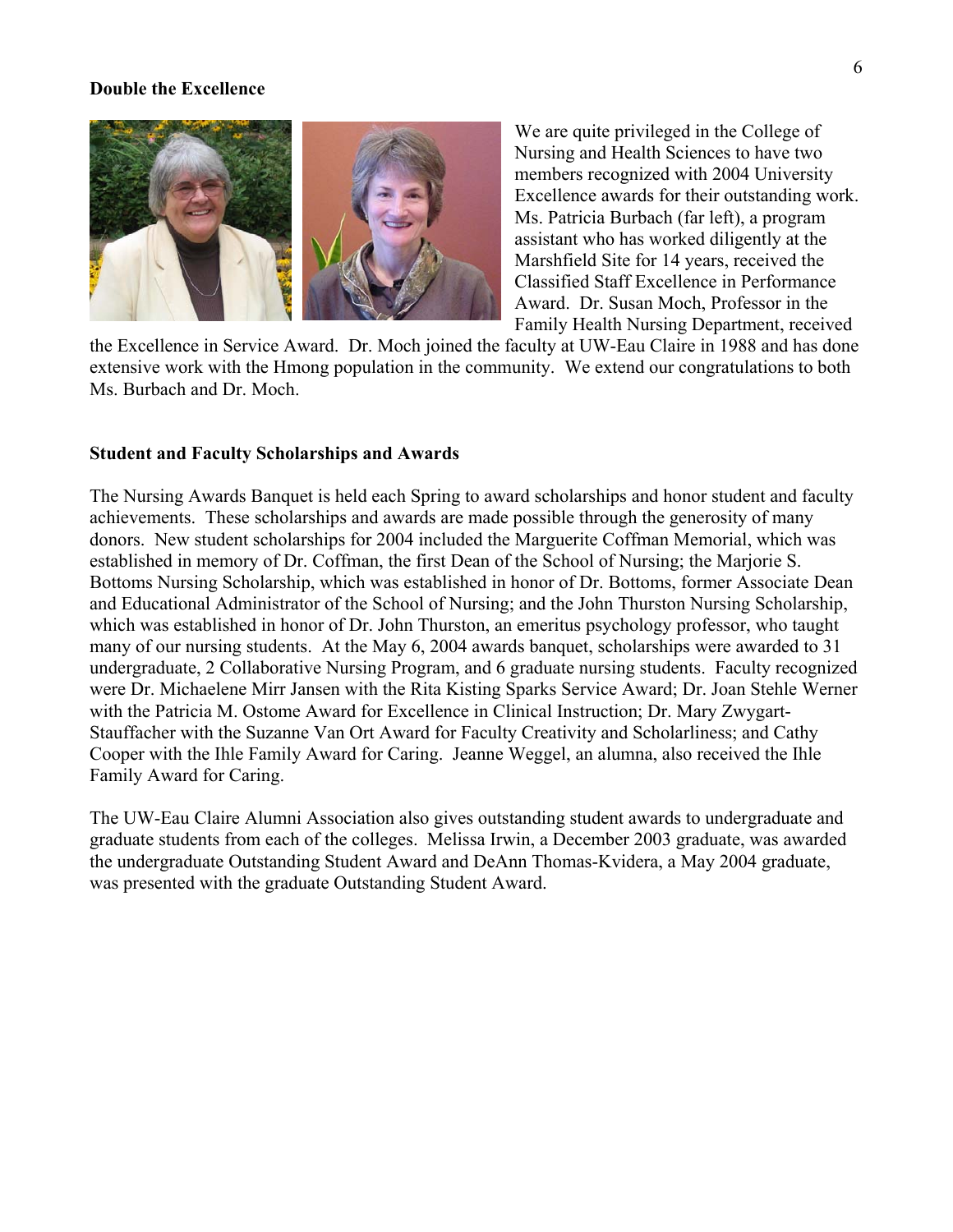#### **Incorporating Technology into Our Teaching through Donations**

Numerous requests have come your way for donations to the University of Wisconsin-Eau Claire Foundation's "Fulfilling the Promise of Excellence" capital campaign. We are quite appreciative of your generosity, as the donations help us to move forward. For instance, past monies were used to purchase a Laerdal SimMan Universal Patient Simulator (for the Eau Claire site) that is being used



more and more each semester as we've integrated him into our Sophomore and Junior classes, with plans to use him in acute care case study scenarios in the Senior classes. Saint Joseph's Hospital Foundation purchased a SimMan for use by the students at our Marshfield Site.

The College of Nursing and Health Sciences is making great strides in this area of patient simulation. We were quite proud to have Nita Johnson, our skills laboratory coordinator, and Gunnar Larson, a graduate student and "voice of our SimMan", give a presentation entitled, "If We Buy It, Will They Use It?—One School's Development of SimMan Clinical Simulation", at an educator's conference pertaining to the use of technology in nursing curricula. We also are planning to host a simulation user's group meeting in January 2005 with the Laerdal company.

Through University lab modification grants, we were able to install two group workstations in Rm 246 in Eau Claire and one group workstation at our Marshfield Site. Each workstation has a 50 inch plasma screen that makes it possible for students to work together on assigned projects, particularly those involving interactive media case studies. Donations help to support the purchase of up-to-date clinical and course related DVDs and CD-ROMs.



When contributing to the UW-Eau Claire Foundation, you may designate specific departments and programs on campus. Indicating the "Nursing Advancement Fund" in the memo lines of your checks ensures that the monies will be reserved for Nursing program initiatives and students.

#### **Room 119 Before and After**

For those of you who have ever had a class in Room 119 (the room with the infamous less than soundproof dividing wall) at the Nursing building in Eau Claire, you may have found the experience to be less than ideal. At last, after many years of seeking funding, the room has been remodeled. Major changes include the installation of an improved soundproofing divider, repositioned and updated teaching stations, carpeting, and new furniture.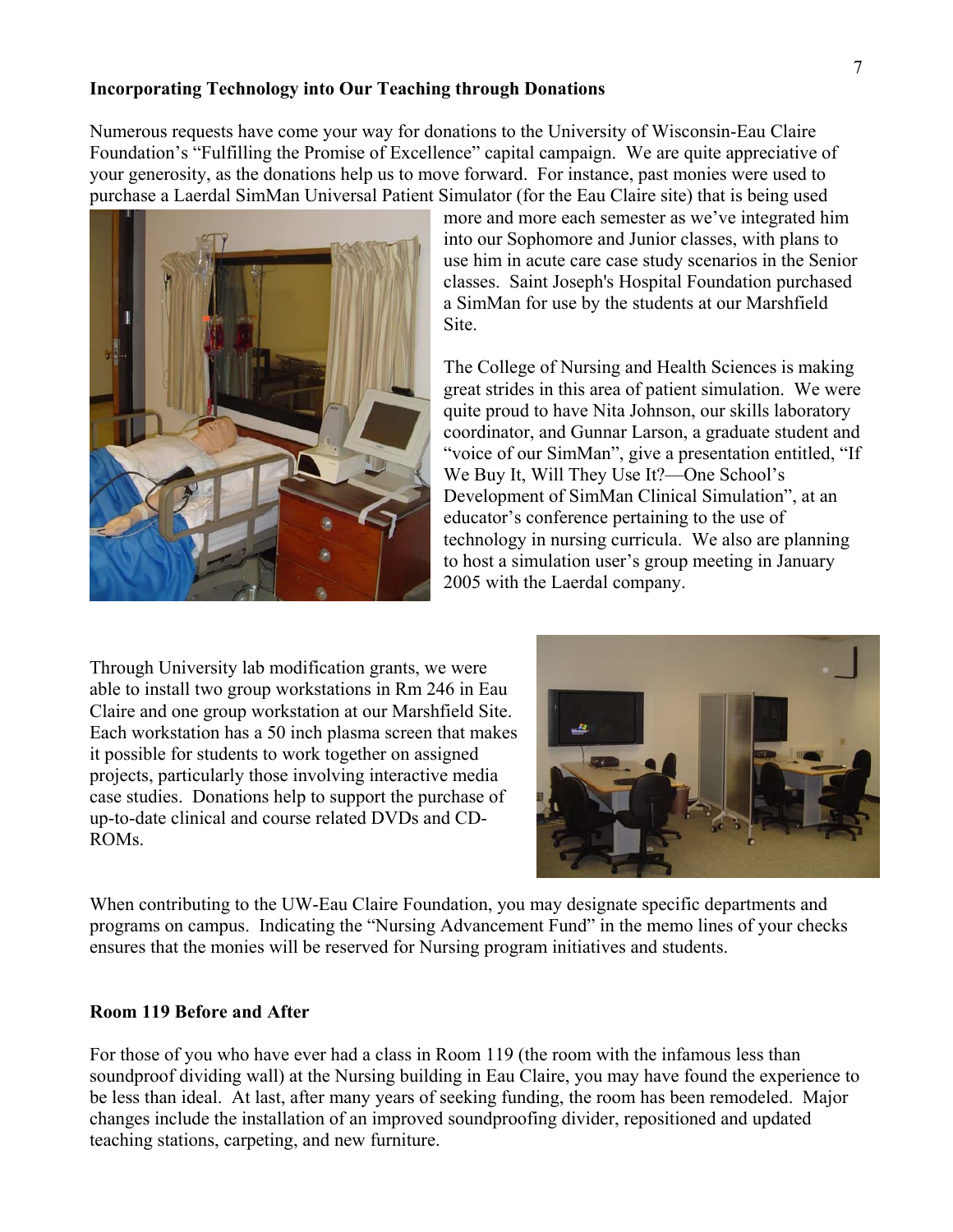

Before After

# **Local Support of Nursing Students Greatly Appreciated**

Besides offering opportunities for our students to develop and practice their growing repertoire of skills, many of the local agencies provide other greatly appreciated niceties for the students. For instance, both Luther Hospital and Sacred Heart Hospital in Eau Claire provide pizza or submarine sandwich parties around final exam time. They also have gifted the students with care packages, Tshirts, and other supportive items to help get them through those stressful days. Saint Joseph's Hospital in Marshfield sponsors the Christmas party for students and staff at our Marshfield Site and each spring takes the seniors to lunch at a local restaurant; additionally, junior nursing students are treated to a luncheon each fall.



Senior nursing students (now graduates) taking a break during final exams with a little December holiday spirit, including food and T-shirts from Sacred Heart Hospital.



 Kayla Sabelko, a junior, displaying one of the care packages received from Luther Hospital last December. The boxes are stuffed with items to help students make it through final exams, including popcorn & stress reduction toys (yoyos, kazoos), as well as pens and bandages.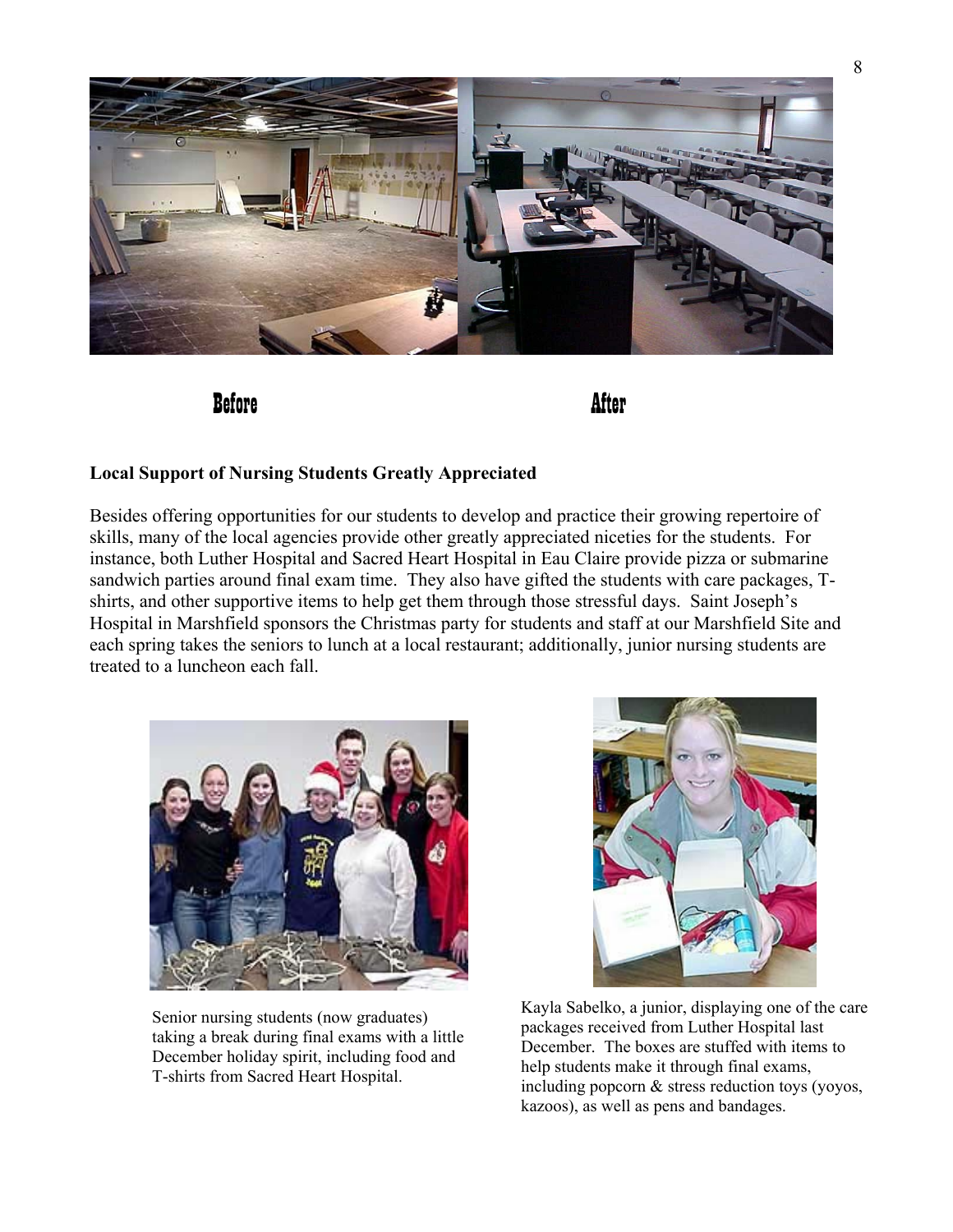

Students (many are now alumni) relaxing and enjoying food at the Marshfield Site.

# **Notable Book Donations**

Cynthia Halfen, a Nursing alumna, donated the following book to the College of Nursing and Health Sciences. She was a contributor to Chapter 11: "Operation issues: Practical considerations for a successful program."

Armstrong, M. L., & Freuh, S. (Eds.). (2002). *Telecommunications for nursing: Providing successful distance education and telehealth*  $(2^{nd}$  ed.). Springer Publishing Co.

Dr. Ralph Hudson donated his book, *The other side of the doctor-patient relationship* (2004), to the students and faculty in Nursing. Dr. Hudson had an active surgical practice in Eau Claire from 1958- 1990 and taught classes at the School of Nursing. Dr. Hudson's book is available from Monarch Tree Publishing, P.O. Box 387, Eau Claire, WI 54702 ([www.monarchtreepublishing.com;](http://www.monarchtreepublishing.com/) 1-888-895- 7166).

# **Planting Community Connections**



Students and faculty member Brenda McClellan-Tilson at our Marshfield Site planted a garden this Spring outside the dayroom window at the Marshfield Nursing Center, an extended care facility where students have clinical experiences. The project was done as an extension of the sophomore nursing class, FMHN 235 Nursing: Professional Caring. Pictured in the photo are Brenda McClellan-Tilson (with shovel) and sophomore student, Jamie Bredemann.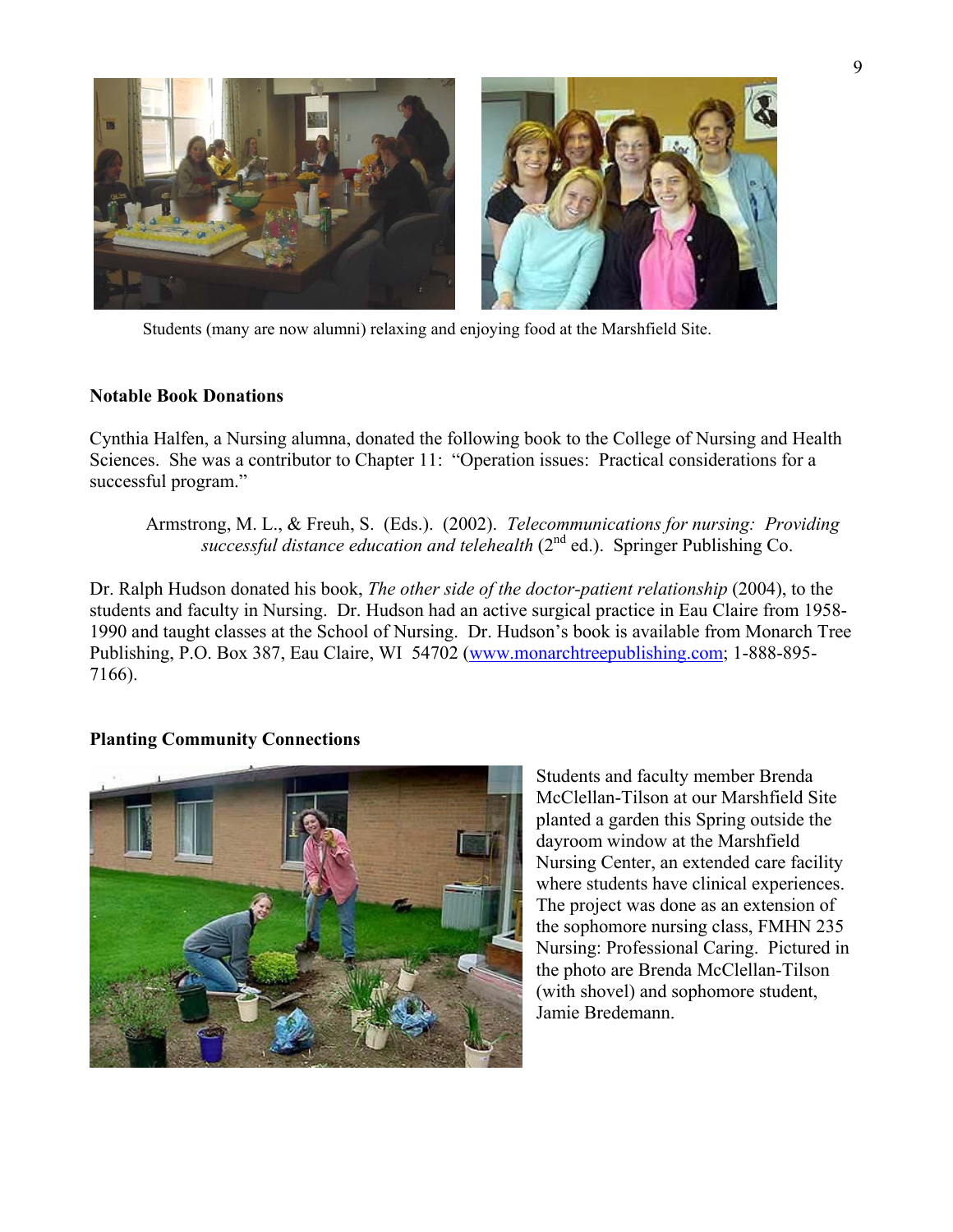# **International and Transcultural Connections**

Students and faculty have really been going places lately! For the past several years, many of our nursing students have taken advantage of the study abroad opportunities offered by the University's Center for International Education. In fact, a small group of undergraduate nursing students recently returned from studying in Scotland over the summer. Nursing, however, has been working to increase its international and national/cross cultural connections even further in order to learn more about nursing in other countries and cultures. A sampling of these activities is listed below:

- Dr. CeCelia Zorn and Dr. Susan Peck helped establish exchanges with Sweden. Last November and December, three undergraduate nursing students from the College of Borås Borås, Sweden visited Nursing. The students participated in classes and observed various clinical experiences at Sacred Heart Hospital, Community Health Partnership, Eau Claire City-County Health Department, and with individual nurses in St. Paul, Marshfield, and Ho Chunk Nation. Two of our students took a graduate directed study, "Dignity and Nursing from a Global Perspective", in Sweden this past May. We will be welcoming three more undergraduate students from Sweden this Fall.
- Ms. Rita Sperstad teaches a cultural care independent study course during winter breaks. She and the students participate in a free standing birthing center at Holy Family Service in Weslaco, Texas (near the Texas/Mexico border).
- Ms. Jayne Bielecki is working with the Center for International Education to have one of our nursing courses (NSYS 377: International Dimensions of Health Care Systems) available to our students to take in Costa Rica in the Summer of 2005.
- Dr. Susan Peck has visited and worked with Southern Cross University (SCU) faculty in Lismore, New South Wales, Australia. Through her efforts, an undergraduate nursing student is taking a sophomore nursing course at SCU.
- Ms. Bonnie Solem recently supervised a clinical group of nursing students at Rosebud Reservation in South Dakota. Ms. Solem and the students worked with Lakota Sioux patients and families in hospital and community settings.
- Dr. Susan Moch and seven students traveled to Anchorage Alaska to learn about children and families as part of a nursing clinical course. The students worked with the Alaska Native population, including "sour dough", Eskimo, Athubecan, and Aleut Alaskans. They also met many adventurous Alaskan nurses in independent practice.
- Faculty are in the preliminary stages of establishing connections with Jinan University in China.

# **Passings and Memorials**

Athene D. Dale, 78, of Eau Claire died January 15, 2004 at Augusta Nursing home in Augusta. Mrs. Dale was one of the original faculty when the School of Nursing was founded. She taught at the School of Nursing for more than 20 years after joining the faculty in 1966. She retired with Emeritus status in 1988. Her areas of teaching included medical-surgical nursing, research, and management and leadership. Mrs. Dale also was a charter member of the local chapter of Sigma Theta Tau. She graduated from St. Luke's Nursing School in Kansas City, Missouri and furthered her nursing studies at Kansas University and the University of Washington in Seattle. Memorial services were held January 19, 2004 at Grace Lutheran Church in Eau Claire.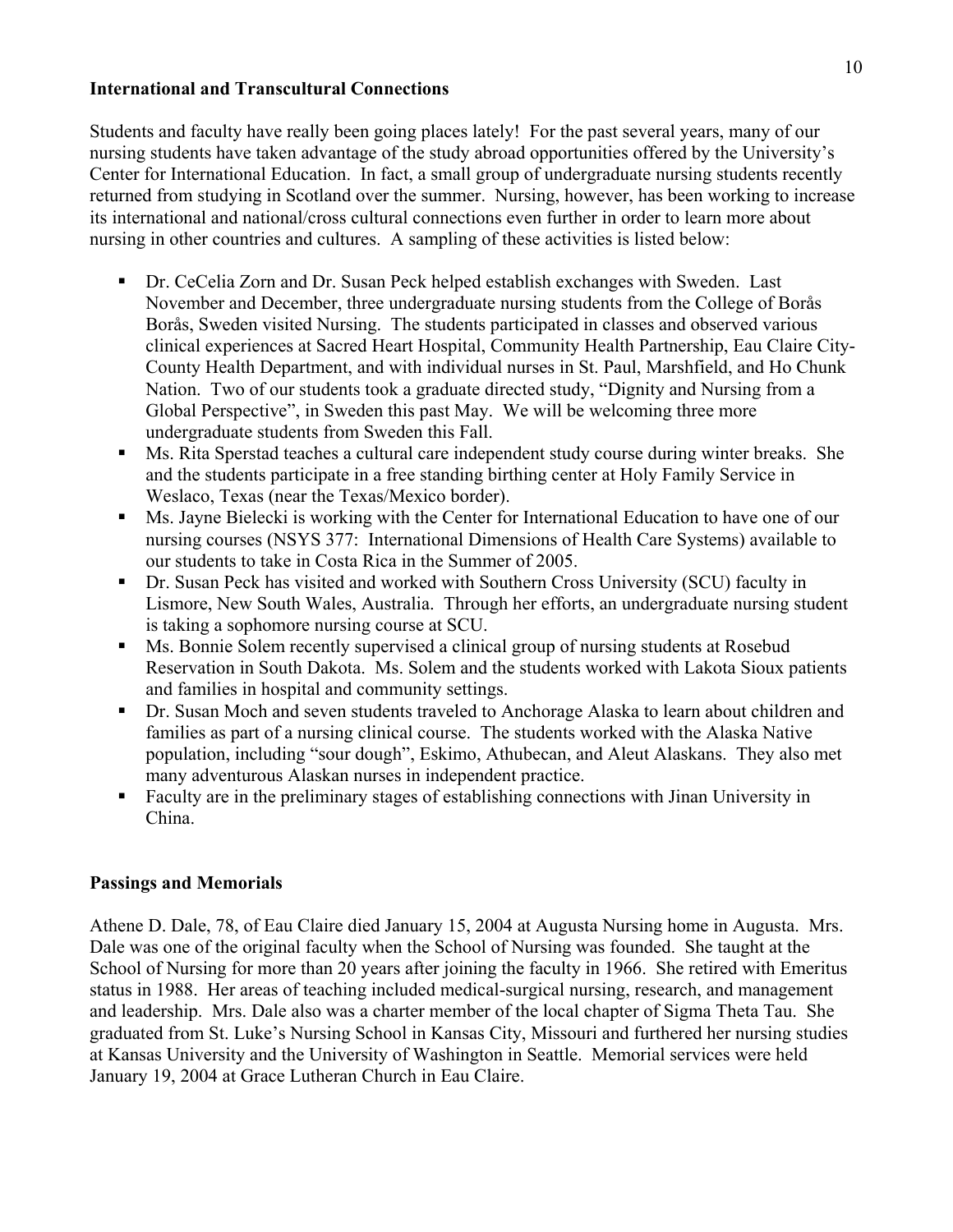Jason Hoogland, 23, a sophomore nursing student from Merrill, died on November 13, 2003. Jason was killed in an auto accident shortly after learning that he had been admitted to our undergraduate nursing program at the Marshfield Site.

Diana Mueller, 21, a senior nursing student from Sun Prairie, died July 2, 2003. A memorial and group discussion were held by student peers and faculty on September 16, 2003. Diana also was remembered by her classmates in the student speeches at the May 2004 Nursing Convocation Ceremony.

# **Delta Phi Chapter of Sigma Theta Tau, International Honor Society of Nursing**

The 2004-2005 Delta Phi Chapter Board has planned a number of events for this academic year. Board membership includes, President: Jodi Arriola; President-Elect: Sheri Hydo; Secretary: Barb Davis; Treasurer: Linda Duffy; Directors: Gunnar Larson and Amy Fish; Leadership Interns: Brandi Luther-Sparks and Susan Bonis; Publicity: Melyssa Heintz; and Research Chair: Lois Taft. They are excited to have a diverse membership on the Board from both the Eau Claire and Marshfield sites. Board members also represent many varied areas of nursing practice.

If you have any ideas for programming or would like to share your research interests with the membership, contact one of the above Board members. Please also consider submitting an abstract for consideration and dissemination at the  $20<sup>th</sup>$  Annual Kaleidoscope of Nursing Research: Research into Practice Conference, planned for April 22, 2005.

The chapter recently participated in its Annual Service Project: The Alzheimer's Association Memory Walk, which was held on September  $18<sup>th</sup>$  in Carson Park in Eau Claire, and on October  $2<sup>nd</sup>$  in Marshfield.

# **Eau Claire Student Nurses' Association (ECSNA) Activities**

The Eau Claire Student Nurses' Association (ECSNA) is an organization designed to provide new opportunities and support for nursing students at the University of Wisconsin-Eau Claire. The ECSNA has approximately 40 active members from both the Eau Claire and Marshfield nursing sites. Members participate in many service and fundraising projects, nursing conventions, and other College of Nursing and Health Sciences activities.

The Eau Claire site is actively involved in preparing and serving meals at the Beacon House in downtown Eau Claire, sorting toys and food for the Salvation Army, donating money to the Interfaith Hospitality Network and other charities, and performing many other service activities within the community. The Marshfield site participates in numerous fundraisers such as bake/brat sales as well as Younkers Specials ticket sales. The Marshfield site also organizes fieldtrips to local health care facilities to expose students to new experiences. Both sites are working together to create a newsletter to keep students up-to-date on events in the College of Nursing and Health Sciences as well has health care related activities in the community.

The ECSNA has also been fundraising for the past several years to raise money to replace the existing furniture and redecorate the student lounge located in the Nursing building. Fundraising for the project has been completed, and the ECSNA is in the process of purchasing new items for the lounge, which should be completed by midsemester.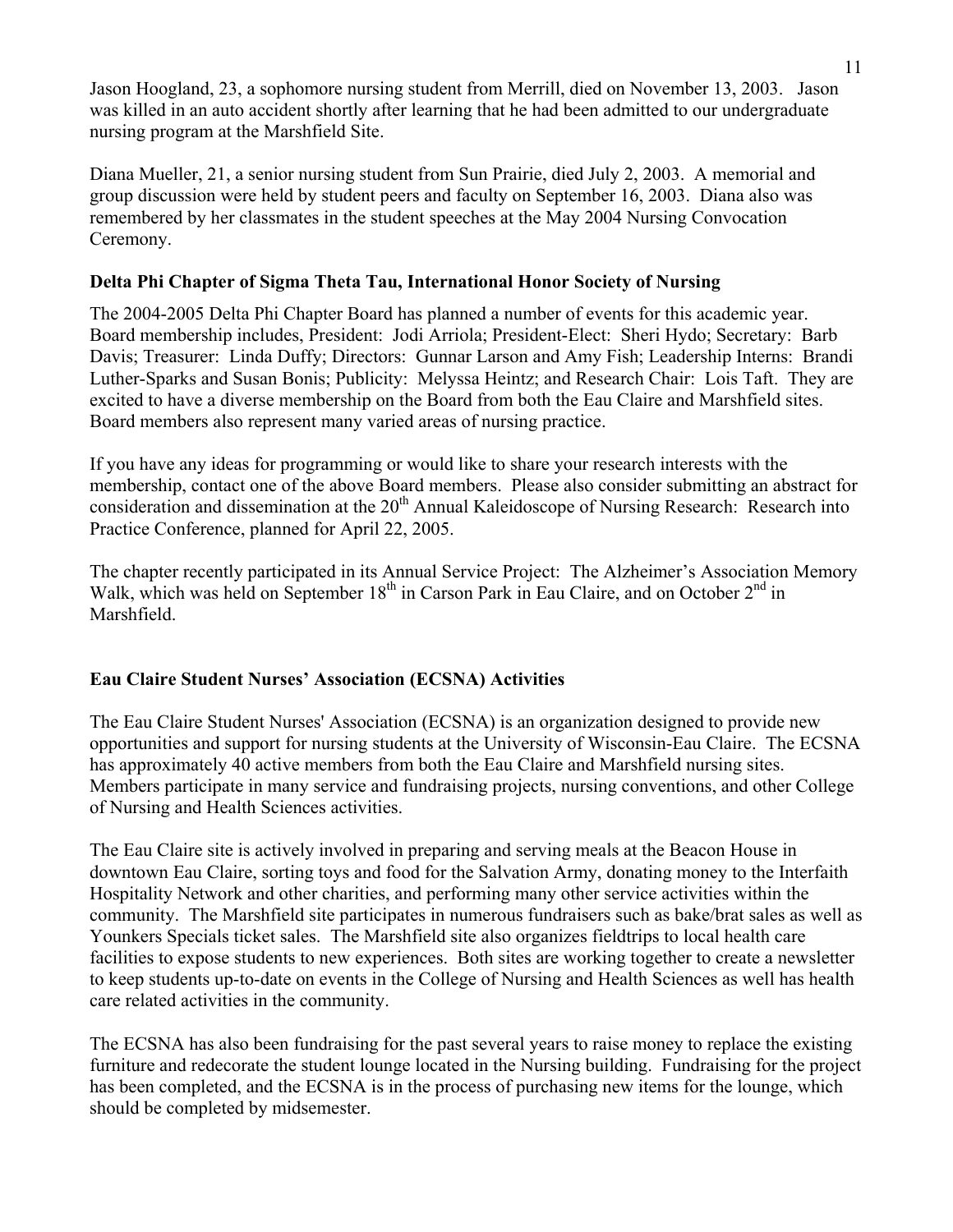## **Spotlight on Emeriti Faculty: Ms. Berniece Wagner**

By Signe Cooper, RN, MEd, FAAN (Reprinted with permission from *Nursingmatters*, August 2002).



Ms. Wagner presenting the Berniece Wagner Scholarship to junior nursing student Sara Gerondale at the May 2004 School of Nursing Awards Banquet.

employment opportunities.

Berniece Wagner was appointed to the UW-Eau Claire School of Nursing shortly after it was established. Most of her nursing career was in the area of medical-surgical nursing, and she was an early advocate of the use of written nursing care plans.

Wagner was born May 18, 1924 in northeast Nebraska. Her parents were Max and Martha (Zutz) Wagner. She had two older sisters and a younger brother. Her paternal grandparents had homesteaded in Nebraska.

As a child she lived on a farm near Oakdale. Her father died in 1927 of diabetes and complications following major surgery. Her brave and resourceful mother kept the family on the farm, but lost it in 1933 during the Depression. The family then moved to Norfolk, Nebraska, a larger town which offered more

Wagner graduated from high school in 1941. She had taken the commercial courses in high school that included typing, shorthand and other office skills, for her mother believed it was essential for every young woman to be able to seek employment with specific skills that would enable her to "stand on her own two feet" if necessary.

Upon her graduation, one of Wagner's high school teachers, who had established the Norfolk College of Business, hired her as a secretary/receptionist, recruiter of students and publisher of the college newsletter. After Pearl Harbor in 1941, there was an acute shortage of teachers, so she taught typing, shorthand, business machines, etc.

With the U.S. involved in World War II, many opportunities became available for women. Wagner learned about the U.S. Cadet Nurse Corps, established to meet nurse personnel needs for civilian and military hospitals. Wagner entered St. Mary's School of Nursing in Rochester, Minn. in 1944. Because many nurses had entered the military, students essentially staffed the civilian hospitals throughout their entire program.

The work was arduous and students carried heavy responsibilities. But she also noted that it was an interesting environment, since patients came from all over the world.

After receiving her diploma in 1947, she was appointed head nurse on a neurology unit at St. Mary's Hospital. She then returned to the University of Nebraska in Omaha, where she worked in the newly opened psychiatric unit. Having worked only in large hospitals with specialized units, she then took on the challenge of working as director of nursing in several small hospitals in Nebraska, including the 60-bed hospital in her home town of Norfolk, where she lived at home for two years.

In January, 1952, Wagner enrolled in the University of Minnesota where she earned a bachelor's of Nursing Education two years later.

Immediately after graduation, she joined the faculty of the University of Iowa College of Nursing. At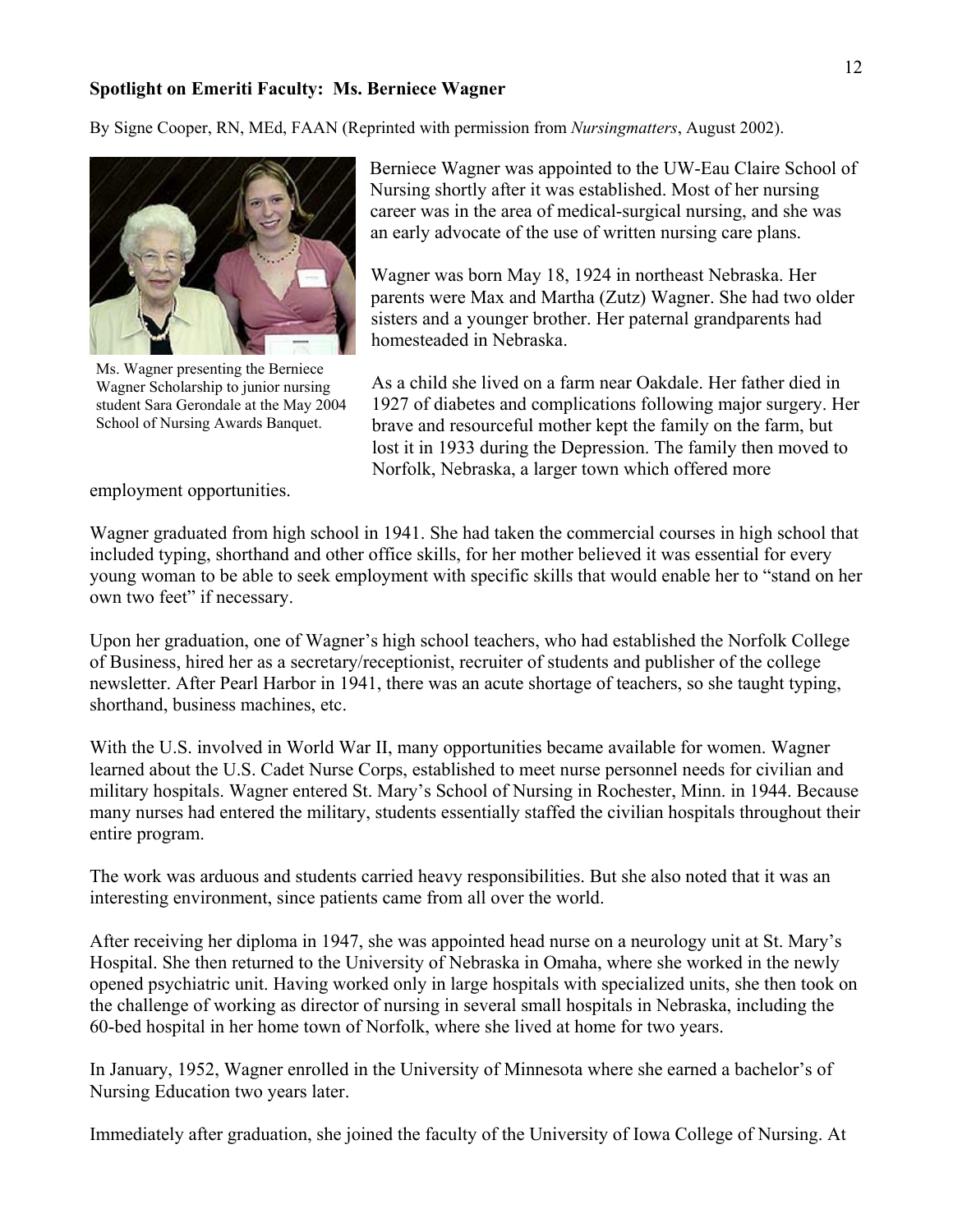that time there were so few nurses with college degrees that she was hired without being interviewed, nor told of her salary. A phone call from the Iowa dean informed her that she was to arrive on a specific date and where to report. She taught medical-surgical nursing, and in the fall of 1957, she re-entered the University of Minnesota and received her master's degree in Nursing Education the following June.

She then went to the University of Kansas as coordinator of medical-surgical nursing and assisted in the transition from the three-year diploma program to the four-year baccalaureate program. It was here that she met Marguerite Coffman.

Six years later Wagner attended the University of Washington in Seattle for post-master's study. She then joined Coffman in Wisconsin where she had been laying the groundwork for a new school of nursing that was to be established at the UW-Eau Claire.

Seventeen sophomore level students were admitted to the first class in the fall of 1965. For the first year, Dean Coffman and Wagner constituted the full-time faculty. Cooperating health agencies, nursing personnel, students and RNs in the area were oriented to the characteristics of degree programs. Recruitment of qualified faculty was intense. Wagner coordinated medical-surgical nursing and was later named department chairperson in 1970.

In 1979 she became assistant dean, since renamed Associate Dean.

Wagner had been a strong advocate for written nursing-care plans, and in 1965 she wrote a definitive article on nursing-care plans widely used in schools of nursing and by staff nurses.

When asked about her most important contribution to her profession, she said, "I think I made a difference. My greatest satisfaction turns around the fact that I was part of that sizable group of nurse educators, administrators and clinicians who knew what was needed to upgrade nursing education and practice.

"It was a stimulating and optimistic era for the nursing profession, and we worked hard to give reality to our vision. While we struggled, we sensed that we had opposition, as one of my friends put it: 'we were "the stepchild" in the world of higher education.' But we reveled in a feeling of being pioneers and kept at it."

"But something of great significance seems to have gotten lost during the last few decades," said Wagner, "not only for the nursing profession but for the society at large that needed the knowledge and skills of well-educated nurses. In a world so focused on high technology and affected by such rapid social changes, no one might have guessed the numbers of nurses needed. Were those perhaps 'the best of times' for the nursing profession? I hope not."

Upon her retirement in 1988, Wagner was named professor emeritus. The next year she worked part time writing references for former students, holding seminars for alumni, publishing the Alumni Newsletter, facilitating the publication of a personal history of an aged nurse-friend in Colorado, writing family memoirs and involving herself in issues related to care of the elderly. She remained in Eau Claire where she still lives.

Wagner has had a lifelong interest in the arts and recently made a substantial contribution to establish the Berniece Wagner Arts Endowment. It is designed to fund the arts for enrichment of the elderly and for youth after-school programming. Her special gift to the community was recognized on March 14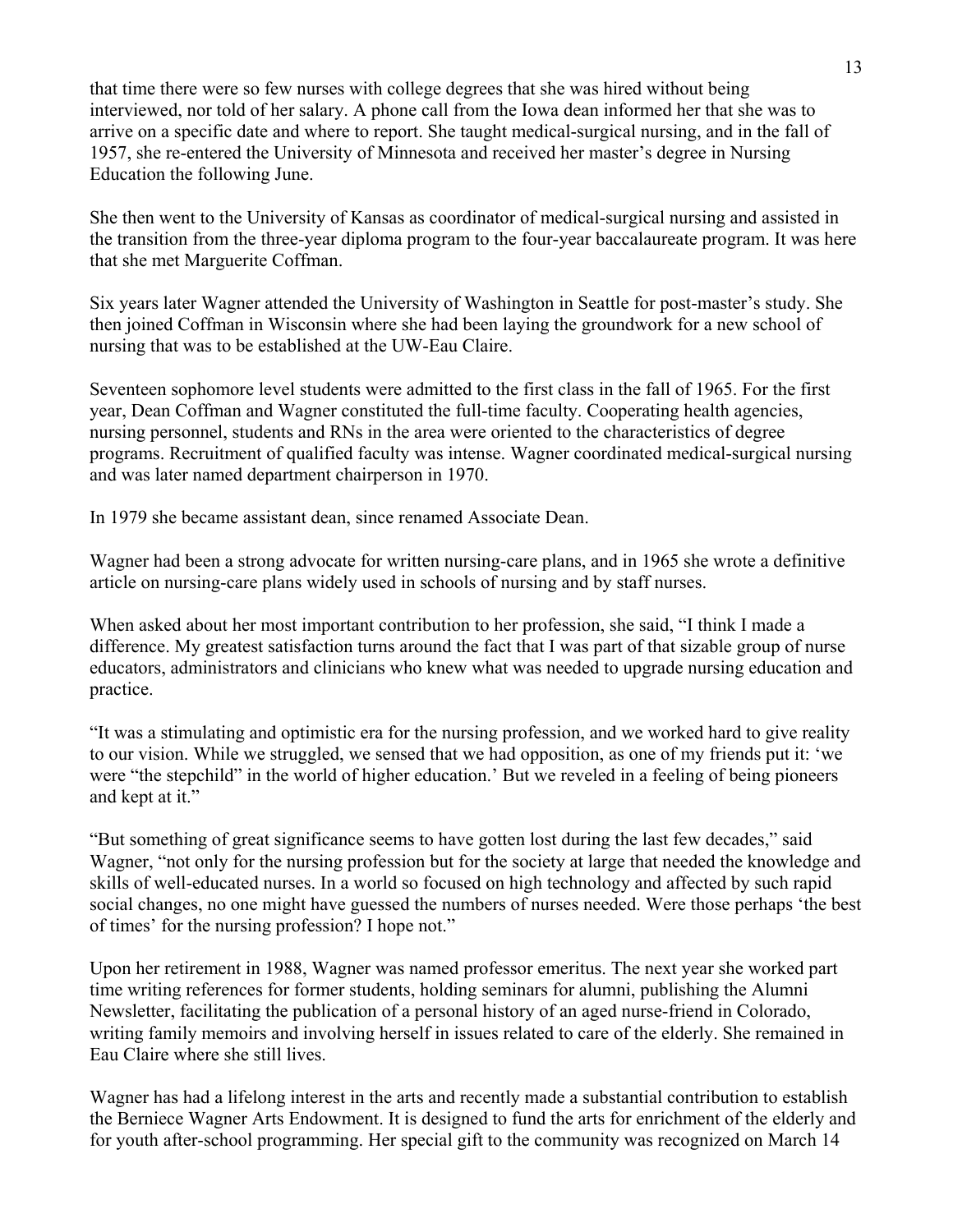with an evening event in her honor that featured a variety of performing artists from the Chippewa Valley area. *(Ms. Cooper thanks Berniece Wagner for assistance with this article.)*

#### **Alumni Office: Willing and Able**

Thinking about organizing a class reunion? Let the Alumni Office be of help. They assist in planning alumni activities of all kinds—residence hall gatherings, class reunions, and even receptions in cities, towns, and places of business where alumni live and work. The staff at the UW-Eau Claire Alumni Office can help with mailings, scheduling events, and processing reservations. For assistance, please contact John Bachmeier, Director of Alumni Relations, at UW-Eau Claire Alumni Association, 216 Schofield Hall, 105 Garfield Avenue, P.O. Box 4004, Eau Claire, WI 54702-4004; phone: 715-836 3266; fax: 715-836-4375; e-mail: [alumni@uwec.edu.](mailto:alumni@uwec.edu) More information about the Alumni Association can be found at the following web address: [http://www.uwec.edu/Alumni.](http://www.uwec.edu/Alumni)

Also let the College of Nursing and Health Sciences know if we can be of any assistance in your class reunion activities. We can provide Nursing representatives and tours of the building. We are interested in hearing about any plans you may have. Information can be directed to Dr. Elaine Wendt, Dean of the College of Nursing and Health Sciences, University of Wisconsin-Eau Claire, 105 Garfield Avenue, P.O. Box 4004, Eau Claire, WI 54702-4004; Phone: 715-836-5287; e-mail: [wendtle@uwec.edu](mailto:wendtle@uwec.edu). More information about Nursing is available at the following web address: [http://www.uwec.edu/nurs.](http://www.uwec.edu/nurs)

#### **Stay Involved in Nursing Activities**

In the future, we would like to bring alumni and friends together again for other events. We also hope to continue a Nursing alumni newsletter. If you are interested in becoming involved with various Nursing alumni planning/work committees, or if you have questions or stories to share, please contact Dr. Debra Jansen in Adult Health Nursing at 715-836-5183 or [Jansenda@uwec.edu.](mailto:Jansenda@uwec.edu)

#### **Let us Hear From You**

We like to hear about Nursing alumni. Be sure to keep Nursing and the University updated with your current contact information and any news you would like to share (awards, recognitions, etc.). News can be posted on the Alumni Association web site [http://www.uwec.edu/Alumni.](http://www.uwec.edu/Alumni) The College of Nursing and Health Sciences, however, would like to hear from you directly also (715-836-5287; http://www.uwec.edu/nurs).

#### **Nominate Nursing Alumni**

Showcase the great achievements of your fellow nursing alumni and even non-alumni by nominating them for an award. With each Homecoming, the UW-Eau Claire Alumni Association and UW-Eau Claire Foundation induct outstanding alumni from each of the University's colleges into the Alumni Hall of Honor. Past inductees from Nursing have included Dr. Michaelene Mirr Jansen in 2002 and Ms. Faye Deich in 2003. Other awards to consider include the Alumni Distinguished Achievement Award, the Honorary Alumnus Award (for non-alumni), the Lifetime Excellence Award, the Outstanding Recent Alumnus Award, and the President's Award. More information about these awards can be found at<http://www.uwec.edu/alumni/awards.htm>, or by contacting the Alumni Office. Please consider nominating a deserving nurse (see the Alumni Award Nominating Form below). An online nominating form can also be found at http://www.uwec.edu/alumni/awardform.htm.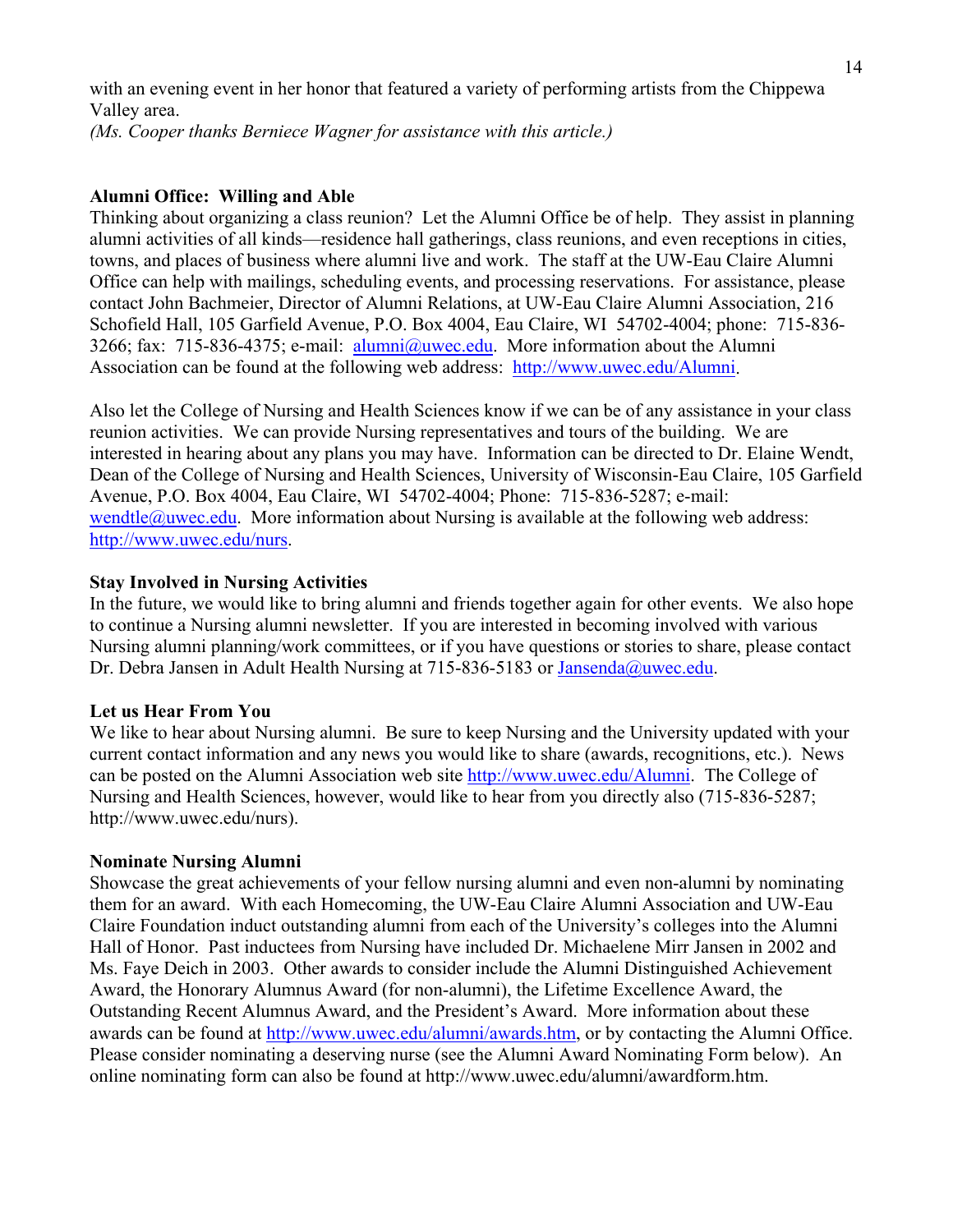# Alumni Award Nomination Form

| I wish to nominate:                                 |
|-----------------------------------------------------|
|                                                     |
|                                                     |
|                                                     |
|                                                     |
|                                                     |
|                                                     |
|                                                     |
| Award for which you are nominating this individual: |
| □ Alumni Hall of Honor                              |
| □ Alumni Distinguished Achievement Award            |
| □ Honorary Alumnus Award (for non-alumni)           |
| □ Lifetime Excellence Award                         |
| □ Outstanding Recent Alumnus Award                  |
| <b>Q</b> President's Award                          |

*Please explain why you feel this nominee should receive an award.*

*What is your nominee's life-guiding philosophy and/or greatest strengths?*